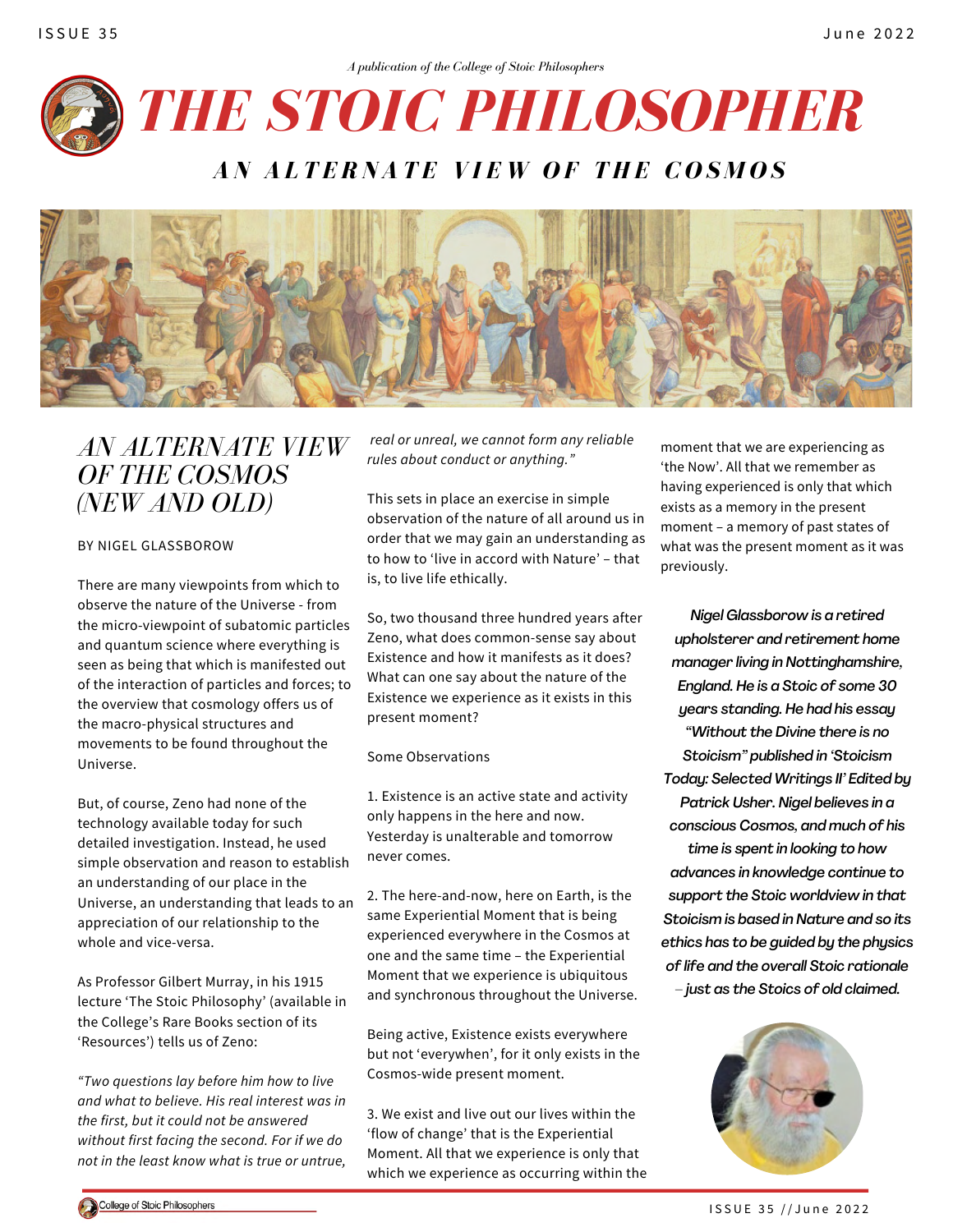4. The active state that is Existence is a 'flow of change' that manifests as it does as a result of the combined nature of Space (volume), Movement (activity) and Consciousness (the 'information' which organises Movement within Space).

*[In like manner, Plato reported that Socrates said, 'The Universe has plenty of Limit, an equal amount of Unlimit, and also a potent Cause which brings order and arrangement.' Space provides the 'limit', Movement provides the 'Unlimit', and Consciousness provides the 'potent Cause'.*

*With similar intent, Stoicism of old offers volume as an 'extension' that equates to Space and Socrates' 'Unlimit'; 'the passive principle' which may be seen as substance without Cause, which equates to Movement and Socrates' 'Limit'; and 'the active principle' which is Consciousness or Socrates' 'potent Cause' – also seen in Stoicism as the deity, the Logos, Phusis, Providence, Fate, etcetera.]*

Here, for this assessment of what is known by simple reasoned observation, 'Consciousness' refers to everything from the Laws of Nature to the state of awareness that we humans experience, whereby there is activity that may be covered in full or in part by the definition 'the state of being aware of and responsive to one's surroundings.' Albeit, that for the whole Cosmos it is 'the state of being aware of and responsive to that it contains.'

5. Space provides the means to experience the 'Limit' of 'anything' as well as the means to experience the spacial relationship of any individualised aspect of the Universe to all else around or within it.

Every part of the ultimate volume that is Space is filled with Movement. Space provides the stable volume within which the vibrancy that is Existence exists. Space, in its ultimate state, is not malleable, just as the volume that contains a lake is stable, while the water that is the lake is fluid.

6. Movement provides the 'Unlimit' in that the many layers of movement (from that which manifests as subatomic particles up to the movement of galactic bodies etcetera) enables us to experience and identify the many and various aspects that go to make up all within the Universe.

No identifiable individualisation within Existence is internally or externally stationary. Absolute stillness does not exist anywhere in the Universe.

Movement occupies every point within the ultimate (probably even infinite) state that is stationary Space.

7. And then there is the Consciousness, that is the 'potent Cause', that ensures that all of the Movement within Space combines in such a manner that the Universe and all within it is manifested as it is, while also ensuring that the Universe continues to be the rational knowable state that is experienced through the 'flow of change' that manifests as Existence. As science would probably put it, Consciousness imparts the 'information' needed to organise Movement within Space in such a manner that it manifests the Cosmos as a whole and as its individualised parts.

8. The nature of this Consciousness is ubiquitous – being a quality that is to be found throughout the Cosmos, just as Space and Movement are to be found everywhere. (This accords with aspects of quantum science etcetera.) However, it may also be seen as acting in a number of ways – namely governing, enabling and participatory, in that it is to be seen that the whole of the physical Universe (Space and Movement or matter, energy and forces) is, in some manner, imbued with Consciousness. This view may be seen as a form of cosmopsychism 1.

9. The governing aspect of Consciousness relates to such areas as the ubiquitous Laws of Nature that science is discovering - laws that ensure

that the 'flow of change' that is Existence flows in a rational manner. For instance, Consciousness ensures that the various layers of Movement required to manifest a hydrogen atom manifest in such a way that each and every hydrogen atom in the Universe is identifiable as an individual hydrogen atom. Such Consciousness needs to be ubiquitous so as to ensure that the Laws of Nature are implemented, as necessary and as appropriate, everywhere and anywhere in the Universe within the Experiential Moment so as to ensure the 'flow of change' that is Existence flows in a consistent yet flexible manner.

10. The enabling aspect of Consciousness is knowable by the fact that not everything is subject to the late nineteenth century clock-like mechanical view of the Universe where it was believed that there was no place for living creatures (or anything else) to have the ability to choose between possible courses of action. The erroneous 'clockwork-universe theory' was wrong in its claims that all action, both now and in the future, has been pre-ordained.

Instead, in the twentieth century, science has shown that the Universe does not operate under the iron will of some supposed all powerful god or law of 'cause-and-effect' that has already chosen how everything is to happen before it even happens. The subatomic sciences have shown that matters are affected by 'probability' and the involvement of something akin to 'self-observation'. As such the Laws of Nature set the mechanics of the game of life while also being flexible enough to enable various aspects of Existence to interact in an independent manner, whereby the ongoing 'flow of change' is not totally preordained. In this respect, Consciousness is enabling - just as the master program in a computer game will adapt and adjust the game to accommodate the choices of the gamers.

*[It is to be noted that the Stoic take is that God, the Logos, etcetera is seen as being the Cause that causes everything to be as it is, where everything is caused to manifest in the experiential moment, albeit that the*